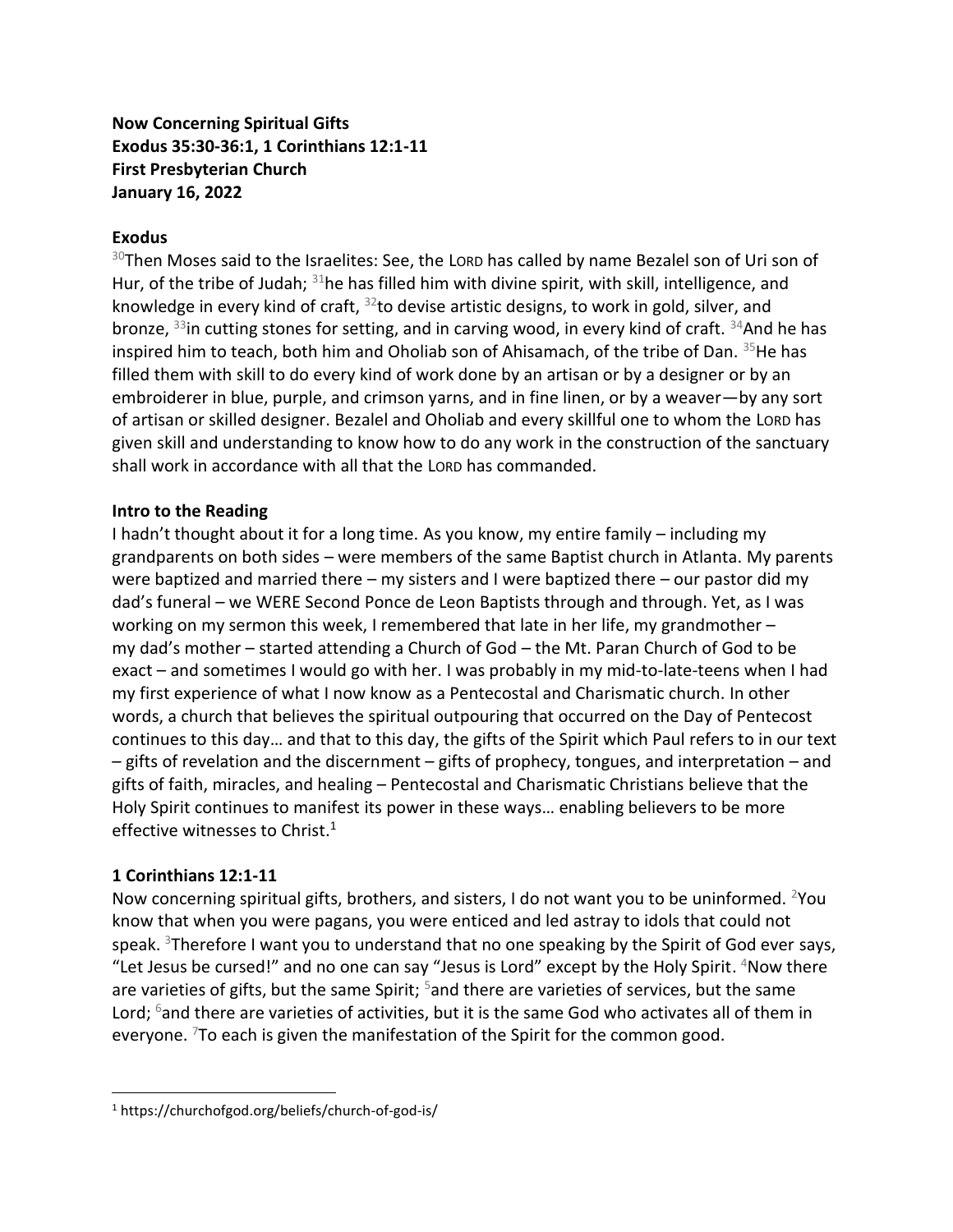$8$ To one is given through the Spirit the utterance of wisdom, and to another the utterance of knowledge according to the same Spirit, <sup>9</sup>to another faith by the same Spirit, to another gifts of healing by the one Spirit,  $10$  to another the working of miracles, to another prophecy, to another the discernment of spirits, to another various kinds of tongues, to another the interpretation of tongues.  $11$ All these are activated by one and the same Spirit, who allots to each one individually just as the Spirit chooses.

#### Sermon

You really can't raise the subject of the Holy Spirit without somebody popping the question, "Well, what about spiritual gifts?" And what often follows that question is a lively and sometimes exasperating discussion that at some point winds around to the always enthusiastic and sometimes shameful, messed up church that was located in ancient Corinth. This is too bad… because too often these discussions lead nowhere constructive. This morning I hope to avoid that pitfall... and offer a word that is not only constructive, but maybe even inspiring.<sup>2</sup> Some of you may remember Rev. Jack Haberer coming to be our Willard Chair lecturer some years ago. Well, I have been greatly helped this week by Jack's book, Living the Presence of the Spirit, and especially his suggestion that rather than focusing only on the church in Corinth, we might look back in Scripture to an earlier bestowal of spiritual gifts in Moses' day. And that's where we meet Bets-uh-layl and O-HO-lee-ab at the foot of Mount Sinai. Moses has just received the second edition of the Ten Commandments… and then, he proceeds to then tell the people that God plans to camp among them in a specially designed tent. This tent must be crafted of the finest materials and built according to demanding specifications… and the question on everyone's mind is, "How is this going to happen?" Well, as with any church building program, they begin with a capital campaign… taking up a freewill offering. But the people still wonder, "How will the tent be built?" To which Moses answers… that God's Spirit will fill two average, everyday guys, Bezalel, and Oholiab, and will gift them to do the job. God will fill them with divine spirit… and with the skill and intelligence and knowledge for building God a tent. Well, Jack Haberer suggests that by listening to this and other passages, we can discern at least three things about spiritual gifts.

#### **First, spiritual gifts always bring us closer to God.**

Before tapping Bezalel and Oholiab for the job, God had a clear purpose – God wanted to live among the women and men of Israel… to be close to them… present with them… so God gifted these two regular guys to make that possible… And ever since then, all spiritual gifting has one essential goal in mind – bringing God to bear upon people's lives.

Unfortunately, the Corinthian Christians had forgotten this… or just got confused about the purpose. They got so fascinated with speaking in tongues that they turned it into a litmus test for godliness… dividing the church into two classes – the "tongues-speakers" who were considered holier and more favored than the "non-tongues-speakers." Paul responds, somewhat harshly, saying that the only litmus test for true spirituality is love.

 $2$  Throughout this sermon I am indebted to Jack Haberer for his very helpful chapter, "Spirit Filled-Spirit Skilled" in his very helpful book, Living the Presence of the Spirit (Geneva-2001), p.43-52.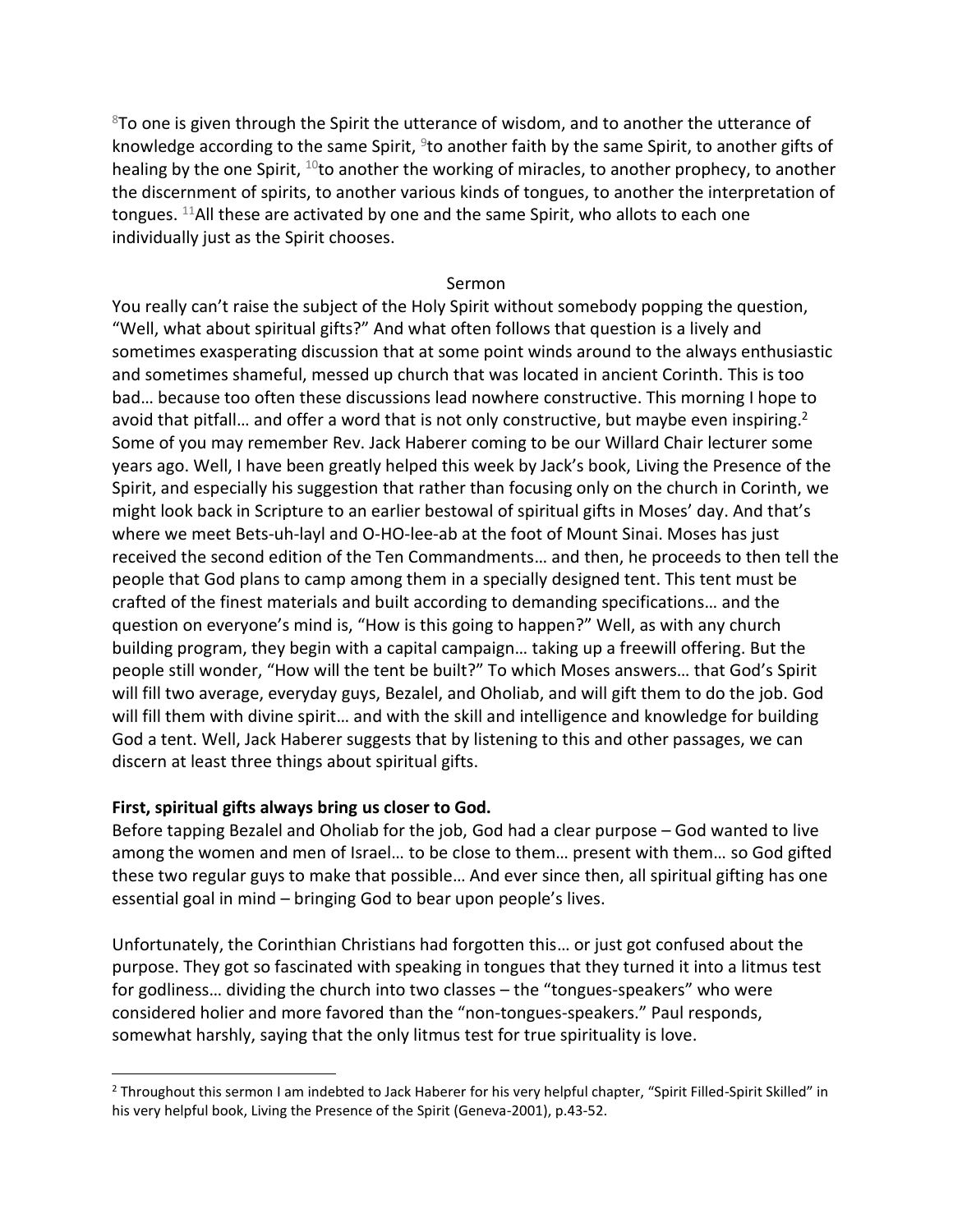Those who build up the church… those who bring the church together… are the truly spiritual. Those who tear down, and divide are not.

## **Second, spiritual gifts come in limitless varieties.**

Paul writes to the Corinthians that there are a variety of gifts and services and activities which are given by God's Spirit.<sup>3</sup> He then offers one of several "gift lists" we find in Scripture. The point is that it's a sample list… not an exhaustive list. Surely the God who created the amazing variety of this world can gift his people with that same variety of ways to extend his grace. Sometimes grace is extended in very dramatic ways – prayers are spoken, and a cancer is healed. Such miracles happened in Jesus' day and still do. But surely miracles also happen in less nature-disrupting ways. When a close Christian friend says something and it is exactly what you need to hear in a difficult moment, is that not the gift of knowledge? When your house floods and your sisters and brothers roll up their pant legs to help you clean up, is that not the gift of service? When you see another person's need and respond generously, is that not the gift of giving?

It's interesting to me that the first gifts ever mentioned, those extended by Bezalel and Oholiab, were gifts of artistic craft and leadership. Folks sometimes make a distinction between "spiritual gifts" and what we might call skills or talents. But the fact is there are many skilled and talented people who use their gifts in graceless ways. But when those talents and those skills are used to give away God's grace, they become spiritual gifts. And though they may not be flashy and draw a big crowd, every extension of God's grace is a miracle, isn't it?

# **Finally, spiritual gifts are discerned along the way.**

I wonder if any of you have ever used one of those diagnostic tools that are designed to help you identify your spiritual gifts? Though these tools are definitely helpful, either THEY get it wrong, or WE get it wrong when we think, "Ok, I'm the wisdom guy… you need wisdom, you come to me!" and "Heather, you've got knowledge covered… you need to know something, just go see Heather!" And "So-and so, you have really strong faith… and so-and -so, you really have such a servant's heart." I don't mean to make light, but I don't think that's what Paul is saying here. Because this is GOD'S Spirit we are talking about, there will be no limit to the ways God may gift us to serve others and build up the church. So friends, keep your eyes open to what God may do through you as you walk along the way… watch for how God might use some experience you have had (especially a hard experience) to help others… and even if it seems to you to require something that you don't think you have… trust God to give you what you need to do whatever it is God is using you to do.

So, let me finish the story of Bezalel and Oholiab. When the plans had been made… and the successful capital campaign was over… and their work was done, these two ordinary guys with very strange names helped Moses assemble and arrange the tent for God. And then, with their work complete, they waited… they waited for God.

<sup>3</sup> 1 Corinthians 12:4